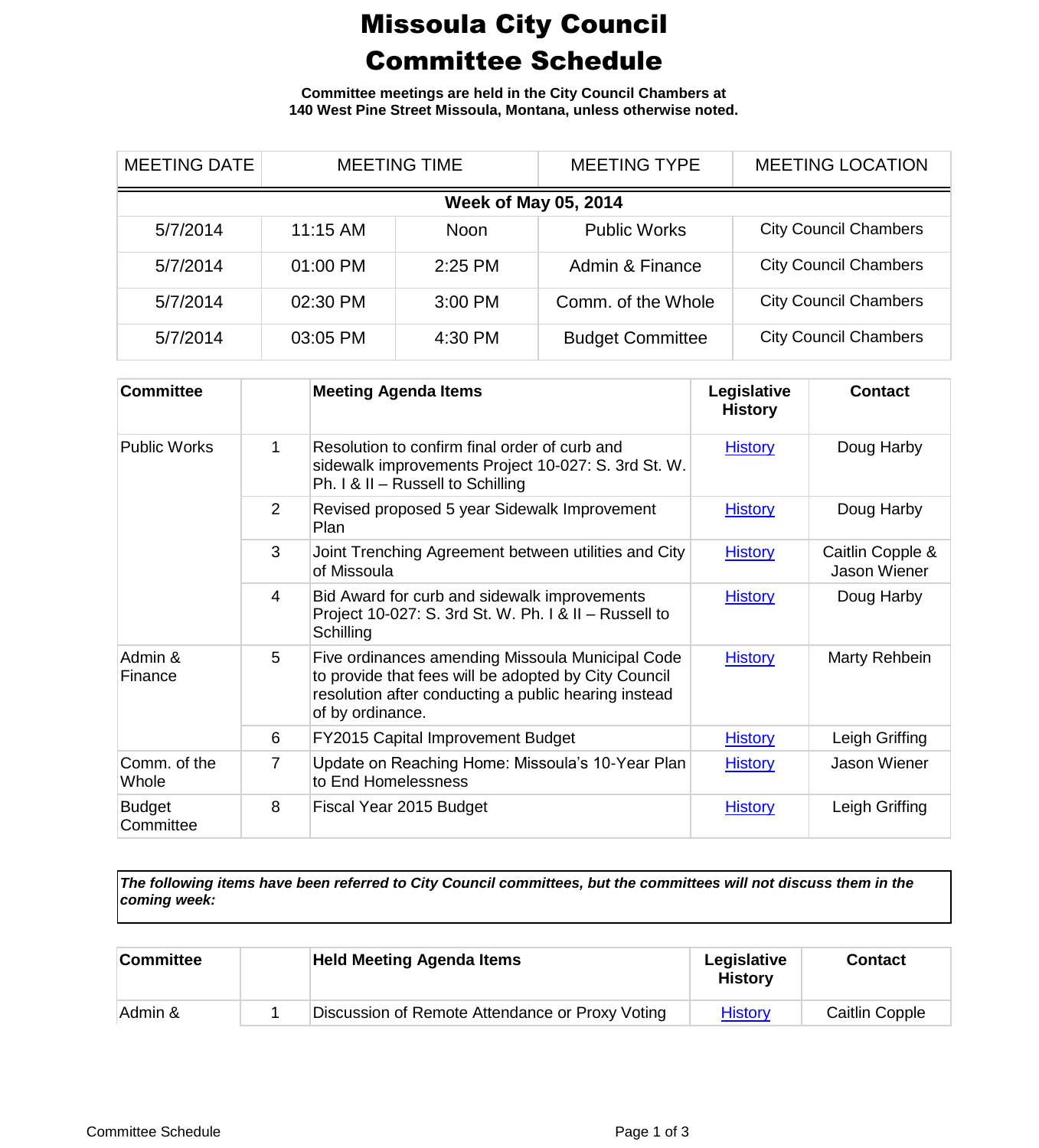## Missoula City Council Committee Schedule

**Committee meetings are held in the City Council Chambers at 140 West Pine Street Missoula, Montana, unless otherwise noted.**

| Finance                 | $\overline{2}$ | Journal vouchers                                                                                                                                                                       | <b>History</b> | Leigh Griffing                     |
|-------------------------|----------------|----------------------------------------------------------------------------------------------------------------------------------------------------------------------------------------|----------------|------------------------------------|
|                         | 3              | Budget transfers.                                                                                                                                                                      | <b>History</b> | Leigh Griffing                     |
|                         | 4              | Disposition of surplus City land.                                                                                                                                                      | <b>History</b> | Nancy Harte                        |
| Parks &<br>Conservation | 5              | Discuss the City's strategy to complete a boundary<br>survey of Greenough Park.                                                                                                        | <b>History</b> | Dave Strohmaier                    |
|                         | 6              | Agreement for lighting the Madison St. Pedestrian<br><b>Bridge</b>                                                                                                                     | <b>History</b> | Donna Gaukler                      |
|                         | $\overline{7}$ | Dogs In City Cemetery                                                                                                                                                                  | <b>History</b> | <b>Ed Childers</b>                 |
| Comm. of the<br>Whole   | 8              | Propose the City Council be a member unit of the<br>Missoula Chamber of Commerce.                                                                                                      | <b>History</b> | <b>Caitlin Copple</b>              |
|                         | 9              | Every Voice Engaged--A Municipal Gaming Tool to<br>engage the public in budget prioritization                                                                                          | <b>History</b> | Caitlin Copple                     |
|                         | 10             | Updates from Council representatives on the Health<br>Board, Community Forum, Transportation Policy<br>Coordinating Committee, other boards and<br>commissions as necessary. (Ongoing) | <b>History</b> | Marilyn Marler                     |
|                         | 11             | Update from Missoula Economic Partnership<br>President/CEO James Grunke                                                                                                                | <b>History</b> | <b>Marilyn Marler</b>              |
|                         | 12             | Bi-annual meeting with the Chamber of Commerce                                                                                                                                         | <b>History</b> | <b>Marilyn Marler</b>              |
|                         | 13             | Conference updates and information sharing                                                                                                                                             | <b>History</b> | <b>Marilyn Marler</b>              |
| Land Use &<br>Planning  | 14             | Annexation, (see separate list at City Clerk's Office<br>for pending annexations) (Ongoing in committee)                                                                               | <b>History</b> | Marty Rehbein                      |
|                         | 15             | Discussion of City planning issues with members of<br>the Planning Board.                                                                                                              | <b>History</b> | <b>Bob Jaffe</b>                   |
|                         | 16             | Adopt broadband standards for the City of Missoula                                                                                                                                     | <b>History</b> | Caitlin Copple and<br>Jason Wiener |
| Pub. Safety &           | 17             | Health Department update.                                                                                                                                                              | <b>History</b> | Ellen Leahy                        |
| Health                  | 18             | Fire Department update.                                                                                                                                                                | <b>History</b> | Jason Diehl                        |
|                         | 19             | Discussion of sexual assault prevention campaign<br>and consideration of unfunded crime victim advocate<br>urban outreach position.                                                    | <b>History</b> | Caitlin Copple                     |
|                         | 20             | Safety aspects of management of the urban deer<br>population in the city of Missoula.                                                                                                  | <b>History</b> | Dick Haines, Jon<br><b>Wilkins</b> |
|                         | 21             | Discussion with Crime Victim Advocate Office.                                                                                                                                          | <b>History</b> | Jon Wilkins                        |
|                         | 22             | Air quality issues related to railroad operations in<br>and through Missoula.                                                                                                          | <b>History</b> | Dave Strohmaier                    |
|                         | 23             | Police Department update.                                                                                                                                                              | <b>History</b> | Mike Brady                         |
|                         | 24             | <b>Business License Application from Northwest</b><br>MedStar to Provide Limited Ground Ambulance<br>Services within the City of Missoula                                              | <b>History</b> | Jordan Hess                        |